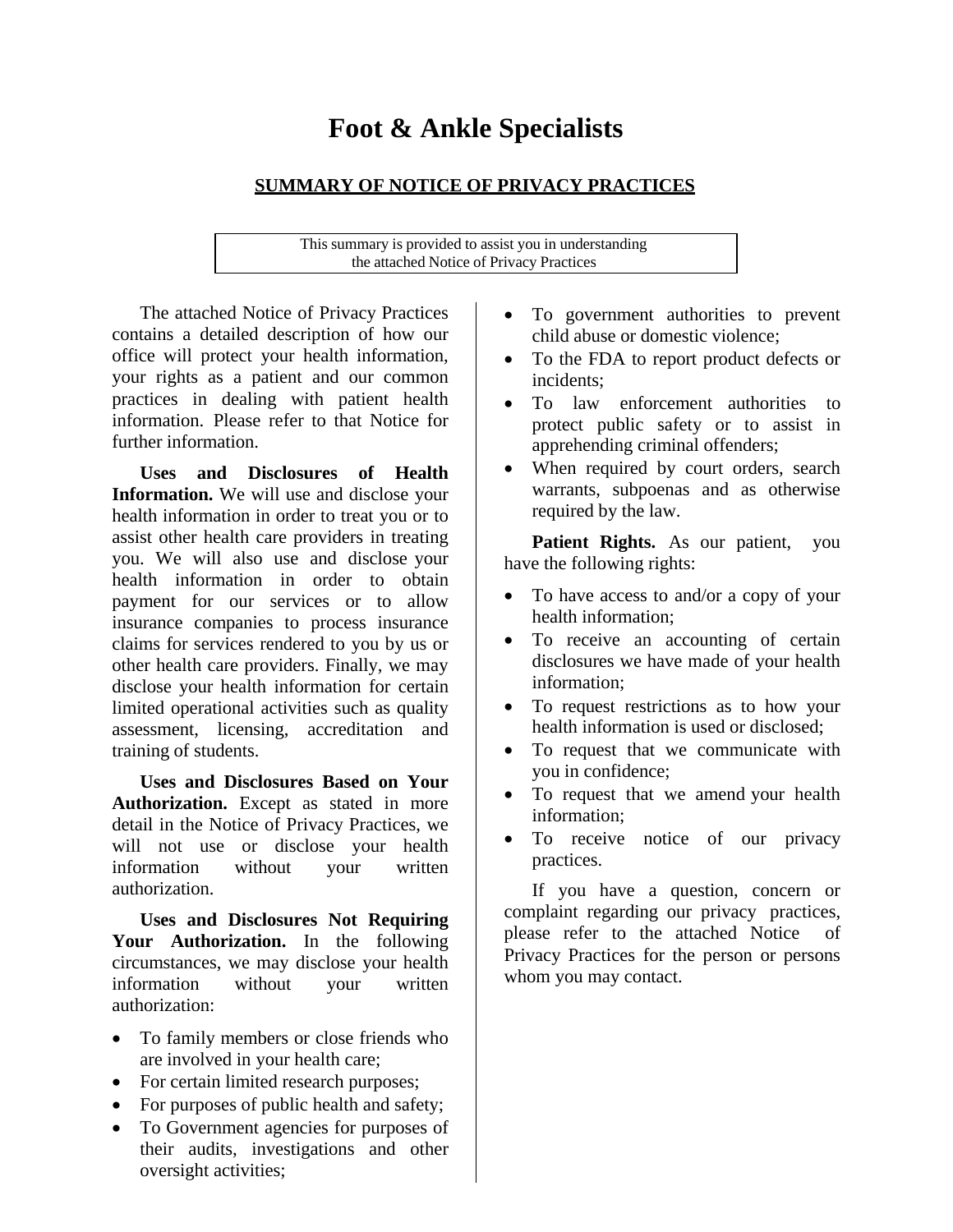# **Foot & Ankle Specialists**

## **NOTICE OF PRIVACY PRACTICES**

#### **THIS NOTICE DESCRIBES HOW MEDICAL INFORMATION ABOUT YOU MAY BE USED AND DISCLOSED AND HOW YOU CAN GET ACCESS TO THIS INFORMATION.**

#### **PLEASE REVIEW IT CAREFULLY. THE PRIVACY OF YOUR MEDICAL INFORMATION IS IMPORTANT TO US.**

#### *Our Legal Duty*

We are required by applicable federal and state laws to maintain the privacy of your protected health information. We are also required to give you this notice about our privacy practices, our legal duties, and your rights concerning your protected health information. We must follow the privacy practices that are described in this notice while it is in effect. This notice takes effect **June 30, 2015**, and will remain in effect until we replace it.

We reserve the right to change our privacy practices and the terms of this notice at any time, provided that such changes are permitted by applicable law. We reserve the right to make the changes in our privacy practices and the new terms of our notice effective for all protected health information that we maintain, including medical information we created or received before we made the changes.

You may request a copy of our notice (or any subsequent revised notice) at any time. For more information about our privacy practices, or for additional copies of this notice, please contact us using the information listed at the end of this notice.

# **Uses and Disclosures of Protected Health Information**

We will use and disclose your protected health information about you for treatment, payment, and health care operations.

Following are examples of the types of uses and disclosures of your protected health care information that may occur. These examples are not meant to be exhaustive, but to describe the types of uses and disclosures that may be made by our office.

**Treatment:** We will use and disclose your protected health information to provide, coordinate or manage your health care and any related services. This includes the coordination or management of your health care with a third party. For example, we would disclose your protected health information, as necessary, to a home health agency that provides care to you. We will also disclose protected health information to other physicians who may be treating you. For example, your protected health information may be provided to a physician to whom you have been referred to ensure that the physician has the necessary information to diagnose or treat you.

In addition, we may disclose your protected health information from time to time to another physician or health care provider (e.g., a specialist or laboratory) who, at the request of your physician, becomes involved in your care by providing assistance with your health care diagnosis or treatment to your physician.

**Payment:** Your protected health information will be used, as needed, to obtain payment for your health care services. This may include certain activities that your health insurance plan may undertake before it approves or pays for the health care services we recommend for you, such as: making a determination of eligibility or coverage for insurance benefits, reviewing services provided to you for protected health necessity, and undertaking utilization review activities. For example, obtaining approval for a hospital stay may require that your relevant protected health information be disclosed to the health plan to obtain approval for the hospital admission.

**Health Care Operations:** We may use or disclose, as needed, your protected health information in order to conduct certain business and operational activities. These activities include, but are not limited to, quality assessment activities, employee review activities, training of students, licensing, and conducting or arranging for other business activities.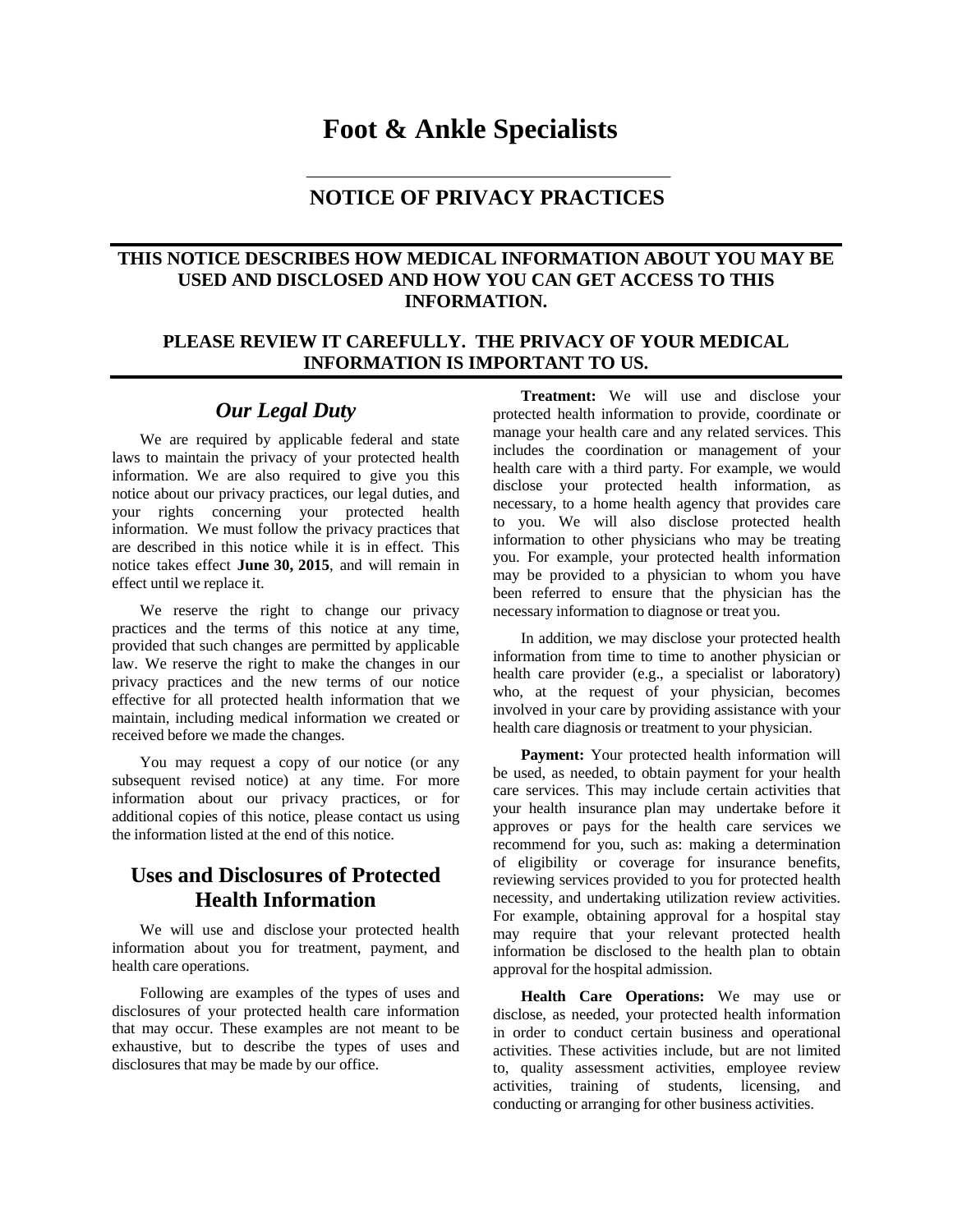For example, we may use a sign-in sheet at the registration desk where you will be asked to sign your name. We may also call you by name in the waiting room when your doctor is ready to see you. We may use or disclose your protected health information, as necessary, to contact you by telephone or mail to remind you of your appointment.

We will share your protected health information with third party "business associates" that perform various activities (e.g., billing, transcription services) for the practice. Whenever an arrangement between our office and a business associate involves the use or disclosure of your protected health information, we will have a written contract that contains terms that will protect the privacy of your protected health information.

**Sale of Health Information:** We will not sell or exchange your health information for any type of financial remuneration without your written authorization.

**Fundraising Communications:** We may use or disclose your health information for fundraising purposes, but you have the right to opt-out from receiving these communications.

**Uses and Disclosures Based On Your Written** Authorization: Other uses and disclosures of your protected health information will be made only with your authorization, unless otherwise permitted or required by law as described below.

You may give us written authorization to use your protected health information or to disclose it to anyone for any purpose. If you give us an authorization, you may revoke it in writing at any time. Your revocation will not affect any use or disclosures permitted by your authorization while it was in effect. Without your written authorization, we will not disclose your health care information except as described in this notice.

**Others Involved in Your Health Care:** Unless you object, we may disclose to a member of your family, a relative, a close friend or any other person you identify, your protected health information that directly relates to that person's involvement in your health care. If you are unable to agree or object to such a disclosure, we may disclose such information as necessary if we determine that it is in your best interest based on our professional judgment. We may use or disclose protected health information to notify or assist in notifying a family member, personal representative

or any other person that is responsible for your care of your location, general condition or death.

**Marketing:** We may use your protected health information to contact you with information about treatment alternatives that may be of interest to you. We may disclose your protected health information to a business associate to assist us in these activities. If we are paid by a third party to make marketing communications to you about their products or services, we will not make such communications to you without your written authorization. Except as stated above, no other marketing communications will be sent to you without your authorization.

**Research; Death; Organ Donation:** We may use or disclose your protected health information for research purposes in limited circumstances. We may disclose the protected health information of a deceased person to a coroner, protected health examiner, funeral director or organ procurement organization for certain purposes.

**Public Health and Safety:** We may disclose your protected health information to the extent necessary to avert a serious and imminent threat to your health or safety, or the health or safety of others. We may disclose your protected health information to a government agency authorized to oversee the health care system or government programs or its contractors, and to public health authorities for public health purposes.

**Health Oversight:** We may disclose protected health information to a health oversight agency for activities authorized by law, such as audits, investigations and inspections. Oversight agencies seeking this information include government agencies that oversee the health care system, government benefit programs, other government regulatory programs and civil rights laws.

**Abuse or Neglect:** We may disclose your protected health information to a public health authority that is authorized by law to receive reports of child abuse or neglect. In addition, we may disclose your protected health information if we believe that you have been a victim of abuse, neglect or domestic violence to the governmental entity or agency authorized to receive such information. In this case, the disclosure will be made consistent with the requirements of applicable federal and state laws.

**Food and Drug Administration:** We may disclose your protected health information to a person or company required by the Food and Drug Administration to report adverse events, product defects or problems, biologic product deviations, to track products; to enable product recalls; to make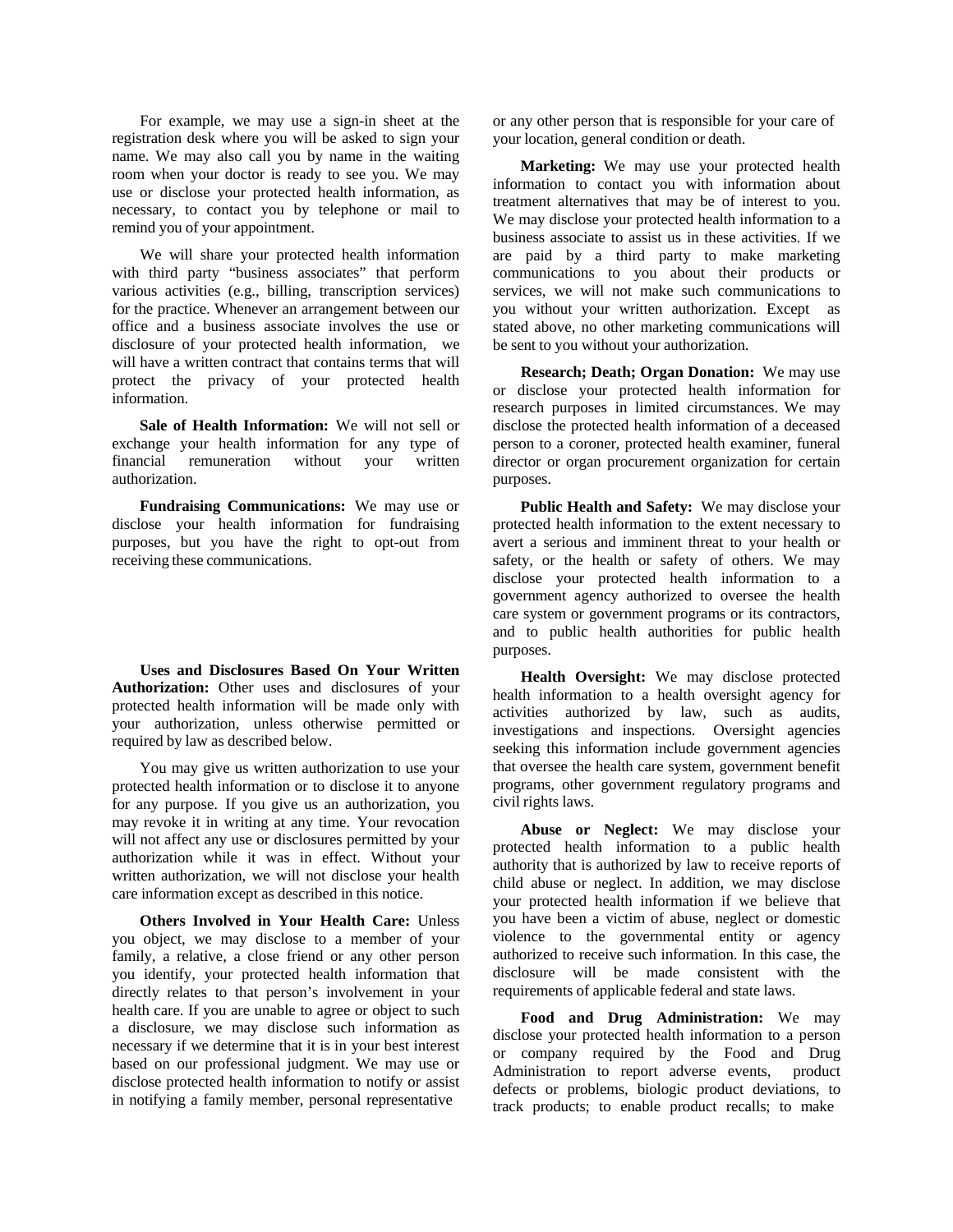repairs or replacements; or to conduct post marketing surveillance, as required.

**Criminal Activity:** Consistent with applicable federal and state laws, we may disclose your protected health information, if we believe that the use or disclosure is necessary to prevent or lessen a serious and imminent threat to the health or safety of a person or the public. We may also disclose protected health information if it is necessary for law enforcement authorities to identify or apprehend an individual.

**Required by Law:** We may use or disclose your protected health information when we are required to do so by law. For example, we must disclose your protected health information to the U.S. Department of Health and Human Services upon request for purposes of determining whether we are in compliance with federal privacy laws. We may disclose your protected health information when authorized by workers' compensation or similar laws.

**Process and Proceedings:** We may disclose your protected health information in response to a court or administrative order, subpoena, discovery request or other lawful process, under certain circumstances. Under limited circumstances, such as a court order, warrant or grand jury subpoena, we may disclose your protected health information to law enforcement officials.

**Law Enforcement:** We may disclose limited information to a law enforcement official concerning the protected health information of a suspect, fugitive, material witness, crime victim or missing person. We may disclose the protected health information of an inmate or other person in lawful custody to a law enforcement official or correctional institution under certain circumstances. We may disclose protected health information where necessary to assist law enforcement officials to capture an individual who has admitted to participation in a crime or has escaped from lawful custody.

#### **Patient Rights**

**Access:** You have the right to look at or get copies of your protected health information, with limited exceptions. You must make a request in writing to the contact person listed herein to obtain access to your protected health information. You may also request access by sending us a letter to the address at the end of this notice. If you request copies, we will charge you **\$1.00** per page for the first 25 pages then **\$.25** per page thereafter to copy your protected health information, and postage if you want the copies mailed to you. If the Practice keeps your health information in electronic form, you may request that we send it to you

or another party in electronic form. If you prefer, we will prepare a summary or an explanation of your protected health information for a fee. Contact us using the information listed at the end of this notice for a full explanation of our fee structure.

**Accounting of Disclosures:** You have the right to receive a list of instances in which we or our business associates disclosed your non-electronic protected health information for purposes other than treatment, payment, health care operations and certain other activities during the past six (6) years. For disclosures of electronic health information, our duty to provide an accounting only covers disclosures after January 1, 2014 and only applies to disclosures for the three (3) years preceding your request. We will provide you with the date on which we made the disclosure, the name of the person or entity to whom we disclosed your protected health information, a description of the protected health information we disclosed, the reason for the disclosure, and certain other information. If you request this list more than once in a 12-month period, we may charge you a reasonable, cost-based fee for responding to these additional requests. Contact us using the information listed at the end of this notice for a full explanation of our fee structure.

**Restriction Requests:** You have the right to request that we place additional restrictions on our use or disclosure of your protected health information. Except as noted herein, we are not required to agree to these additional restrictions, but if we do, we will abide by our agreement (except in an emergency). We are required to accept and follow requests for restrictions of health information to insurance companies if you have paid out-of-pocket and in full for the item or service we provide to you. Any agreement we may make to a request for additional restrictions must be in writing signed by a person authorized to make such an agreement on our behalf. We will not be bound unless our agreement is so memorialized in writing.

**Confidential Communication:** You have the right to request that we communicate with you in confidence about your protected health information by alternative means or to an alternative location. You must make your request in writing. We must accommodate your request if it is reasonable, specifies the alternative means or location, and continues to permit us to bill and collect payment from you.

**Amendment:** You have the right to request that we amend your protected health information. Your request must be in writing, and it must explain why the information should be amended. We may deny your request if we did not create the information you want amended or for certain other reasons. If we deny your